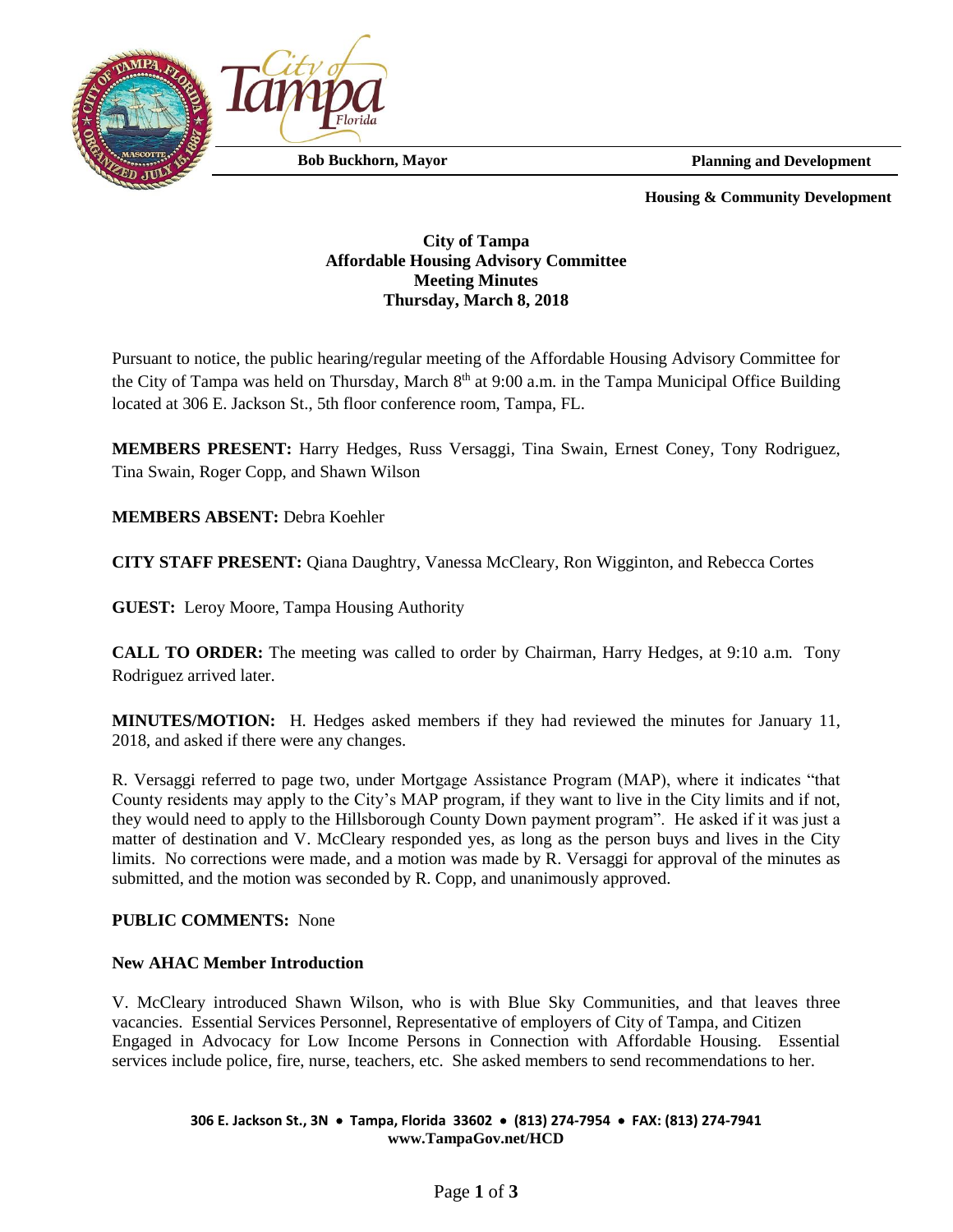# **ACTION PLAN**

V. McCleary – received notification from HUD to use last year's numbers. She will be making a presentation tonight at the City Council meeting, begin the public input process. The information will be posted on the Housing and Community Development (HCD) web page for public access. An RFA is to be released tomorrow, and anyone that is interested in applying for funding, the notice will be sent tomorrow, and will be in the newspaper, Alert Tampa and Demand Star HCD web page. On the HCD web page, one of the first things that appears is, Alert Tampa. Citizens are informed that if they sign up for funding opportunities, they will receive an email blast. Otherwise, a list is not kept, only through Alert Tampa is where a list is kept for someone who is interested in any program, such as a contractor, Owner Occupied Rehab (OOR). When a program is open, an Alert is released and those signed up, receive an email blast. The public will be asked to provide feedback, and a survey is to be sent to V. McCleary by May 3, 2018.

V. McCleary informed the members that for the Annual Action Plan, we are in Year 2 of the five-year Consolidated Plan, which was adopted last year, and it will cover Federal funds - CDBG, HOME, ESG, HOPWA and includes SHIP funds through the State. The SHIP funding year begins in July and the federal program year for HUD funds begins in October. V. McCleary presented the powerpoint that will be used for the City Council meeting.

S. Wilson asked where the meetings were held. V. McCleary stated they will be held in community centers and asked if any board member had any question. Tina Swain asked if citizens should be notified of a survey, and Q. Daughtry stated the survey is available online. R. Versaggi asked what the process for a reviewer would be and if it included a presentation and Q. Daughtry responded that there would be an orientation on April 10, 2018 and the review on May 4, 2018 to include discussion and comments regarding scores. A reviewer is to use Zoom Grant. R. Copp asked how many reviews are there per reviewer. Q. Daughtry responded that it depends on submissions from April 27th.

### **HOUSING AND COMMUNITY DEVELOPMENT UPDATES**

# **COMMUNITY DEVELOPMENT – Q. Daughtry, Community Development Coordinator**

Members were provided with a pamphlet of Urban 360° by Domain Homes. It included diagrams and features for the Ashley Carlton, and Pierce Home Plans. CDC of Tampa and Habitat are partners in the project and will be about 10 homes each.

V. McCleary – The City will utilize a financial institution to manage the revolving loan fund. Through a quote wire two responses have been received - NLP and First Housing, and First Housing was awarded. Legal is now working on the contract.

H. Hodges – asked what the pricing will be? Which will be \$130,000 to \$226,000. Purchaser will be able to make selection from three different builders at different price points. E. Coney stated that Beacon Homes project is priced closer to \$170,000, and that the market driven approach is closer to \$220,000. The total cost for construction is \$140,000 hard cost and soft cost bring it up to \$170,000. S. Wilson asked what the mortgage cost would be. E. Coney responded approximately \$1,500 or less. V. McCleary stated there is up to \$45,000 in layered assistance available to assist qualified buyers. Central State is offering \$15,000, which could be put with the State's program and the City's. A question was asked if it is it forgivable. V. McCleary responded yes, but that owners would need to live in the house for the affordability period. A meeting will be held later this month with bankers that are on the approved list to inform them of all available affordable homes.

Q. Daughtry continued the update on Community Development activities: for the Owner Occupied Rehab Program, there were 31 closings to-date using SHIP funds. Two of the Chinese drywall homes are complete and one other is expected to be complete this Friday. In addition, new applications will be accepted for the Owner Occupied Rehab program starting in April.